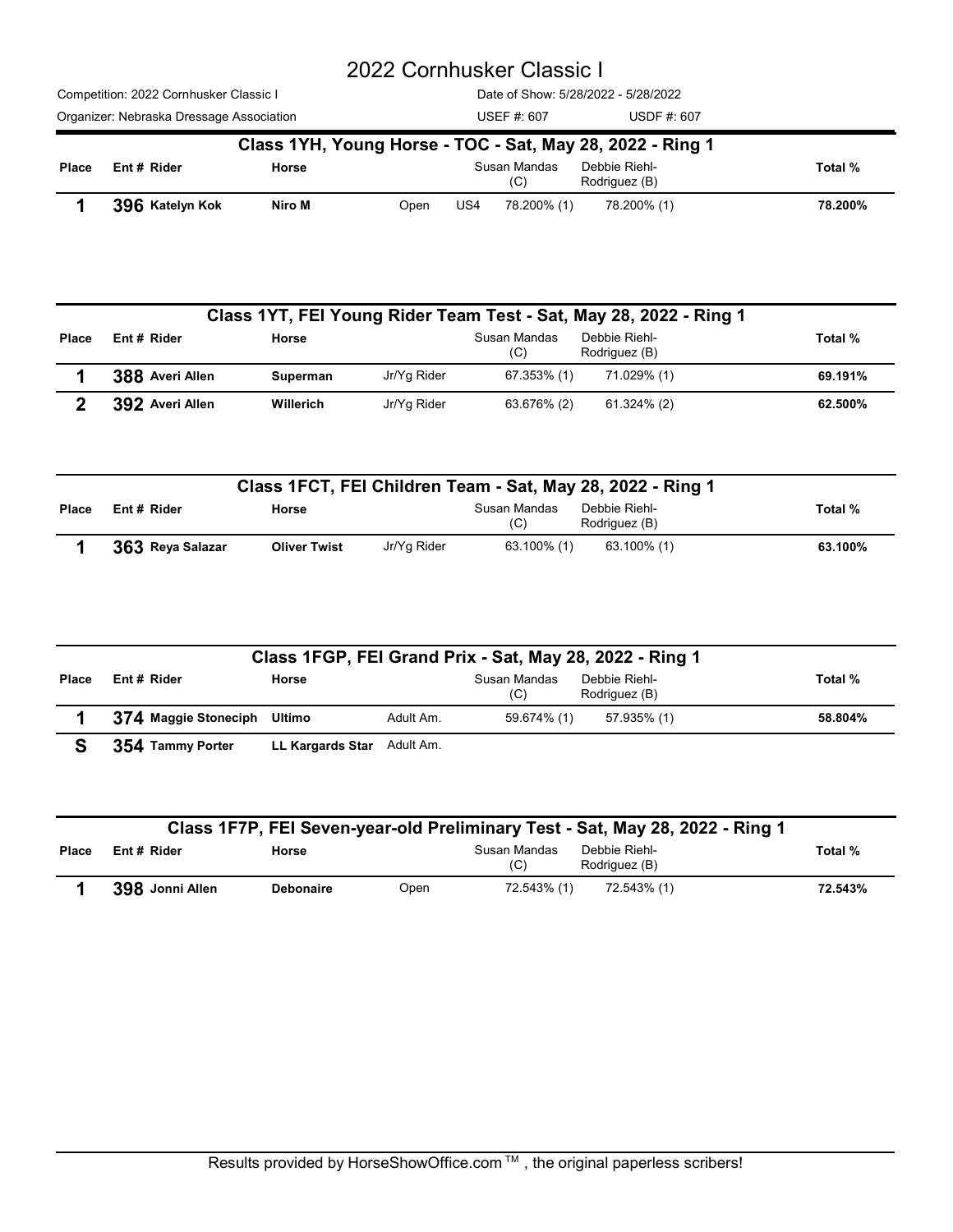|                                                               |                                          |                               |           | 2022 Cornhusker Classic I           |                                                                  |         |
|---------------------------------------------------------------|------------------------------------------|-------------------------------|-----------|-------------------------------------|------------------------------------------------------------------|---------|
|                                                               | Competition: 2022 Cornhusker Classic I   |                               |           | Date of Show: 5/28/2022 - 5/28/2022 |                                                                  |         |
|                                                               | Organizer: Nebraska Dressage Association |                               |           | USEF #: 607                         | USDF #: 607                                                      |         |
| Class 1FPSG, FEI Prix St. George - Sat, May 28, 2022 - Ring 1 |                                          |                               |           |                                     |                                                                  |         |
| Place                                                         | Ent# Rider                               | Horse                         |           | Susan Mandas<br>(C)                 | Debbie Riehl-<br>Rodriguez (B)                                   | Total % |
| 1                                                             | 371 Stacey Knox                          | Fernando V                    | Adult Am. | 62.059% (1)                         | 61.029% (1)                                                      | 61.544% |
| S                                                             | 381 Cynthia Kimber                       | <b>Bucanero MLI</b>           | Adult Am. |                                     |                                                                  |         |
| 1                                                             | 355 Ruth Sundet                          | <b>Wagnis MD</b>              | Open      | 67.206% (1)                         | 67.206% (1)                                                      | 67.206% |
| $\boldsymbol{2}$                                              | 365 Gracia Huenefeld                     | <b>Cocota HGF</b>             | Open      | 65.000% (2)                         | 64.412% (2)                                                      | 64.706% |
| $\mathbf{s}$                                                  | 303 Tillie Jones                         | Qi Gong TF                    | Open      |                                     |                                                                  |         |
|                                                               |                                          |                               |           |                                     | Class 1UA, USDF Introductory Test A - Sat, May 28, 2022 - Ring 1 |         |
| Place                                                         | Ent# Rider                               | Horse                         |           | Susan Mandas<br>(C)                 |                                                                  | Total % |
|                                                               | 314 Katherine Wallis W Cimarron Sol      |                               | Adult Am. | 66.250% (1)                         |                                                                  | 66.250% |
|                                                               |                                          |                               |           |                                     |                                                                  |         |
|                                                               |                                          |                               |           |                                     |                                                                  |         |
|                                                               |                                          |                               |           |                                     |                                                                  |         |
|                                                               |                                          |                               |           |                                     | Class 1T1, Training Level Test 1 - Sat, May 28, 2022 - Ring 1    |         |
| Place                                                         | Ent # Rider                              | Horse                         |           | Susan Mandas<br>(C)                 |                                                                  | Total % |
| S                                                             | 352 Frances Noble                        | <b>WH Lexa</b>                | Adult Am. |                                     |                                                                  |         |
| 1                                                             | <b>Claire Tucker</b><br>5                | Custom Made V Jr/Yg Rider     |           | 69.808% (1)                         |                                                                  | 69.808% |
| $\mathbf{2}$                                                  | 307 Cyrus Harner                         | C J. Darths Satin Jr/Yg Rider |           | 61.346% (2)                         |                                                                  | 61.346% |

| Place | Ent# Rider                          | Horse |           | Susan Mandas<br>(C) | Total % |
|-------|-------------------------------------|-------|-----------|---------------------|---------|
|       | 314 Katherine Wallis W Cimarron Sol |       | Adult Am. | 66.250% (1)         | 66.250% |

| 1                |   | 371 Stacey Knox                     | Fernando V                    | Adult Am.   | 62.059% (1)                                                | 61.029% (1)                                                      | 61.544% |
|------------------|---|-------------------------------------|-------------------------------|-------------|------------------------------------------------------------|------------------------------------------------------------------|---------|
| S                |   | 381 Cynthia Kimber                  | <b>Bucanero MLI</b>           | Adult Am.   |                                                            |                                                                  |         |
| 1                |   | 355 Ruth Sundet                     | <b>Wagnis MD</b>              | Open        | 67.206% (1)                                                | 67.206% (1)                                                      | 67.206% |
| $\boldsymbol{2}$ |   | 365 Gracia Huenefeld                | <b>Cocota HGF</b>             | Open        | 65.000% (2)                                                | 64.412% (2)                                                      | 64.706% |
| S                |   | 303 Tillie Jones                    | Qi Gong TF                    | Open        |                                                            |                                                                  |         |
|                  |   |                                     |                               |             |                                                            | Class 1UA, USDF Introductory Test A - Sat, May 28, 2022 - Ring 1 |         |
| Place            |   | Ent # Rider                         | Horse                         |             | Susan Mandas<br>(C)                                        |                                                                  | Total % |
| 1                |   | 314 Katherine Wallis W Cimarron Sol |                               | Adult Am.   | 66.250% (1)                                                |                                                                  | 66.250% |
|                  |   |                                     |                               |             |                                                            |                                                                  |         |
|                  |   |                                     |                               |             |                                                            |                                                                  |         |
|                  |   |                                     |                               |             |                                                            | Class 1T1, Training Level Test 1 - Sat, May 28, 2022 - Ring 1    |         |
| Place            |   | Ent # Rider                         | Horse                         |             | Susan Mandas<br>(C)                                        |                                                                  | Total % |
| S                |   | 352 Frances Noble                   | <b>WH Lexa</b>                | Adult Am.   |                                                            |                                                                  |         |
| 1                | 5 | <b>Claire Tucker</b>                | <b>Custom Made V</b>          | Jr/Yg Rider | 69.808% (1)                                                |                                                                  | 69.808% |
| $\boldsymbol{2}$ |   | 307 Cyrus Harner                    | C J. Darths Satin Jr/Yg Rider |             | 61.346% (2)                                                |                                                                  | 61.346% |
| S                |   | 351 Sandie Van Voorst Nazareth TM   |                               | Open        |                                                            |                                                                  |         |
|                  |   |                                     |                               |             | Class 111, First Level Test 1 - Sat, May 28, 2022 - Ring 1 |                                                                  |         |
| Place            |   | Ent # Rider                         | Horse                         |             | Susan Mandas<br>(C)                                        |                                                                  | Total % |
| 1                |   | 315 Orna Ellickson Ho Variant       |                               | Adult Am.   | 64.483% (1)                                                |                                                                  | 64.483% |
|                  |   | <b>Claire Gulickson</b>             | Cloud 9                       | Jr/Yg Rider | 63.966% (1)                                                |                                                                  | 63.966% |
| 1                | 2 |                                     |                               |             |                                                            |                                                                  |         |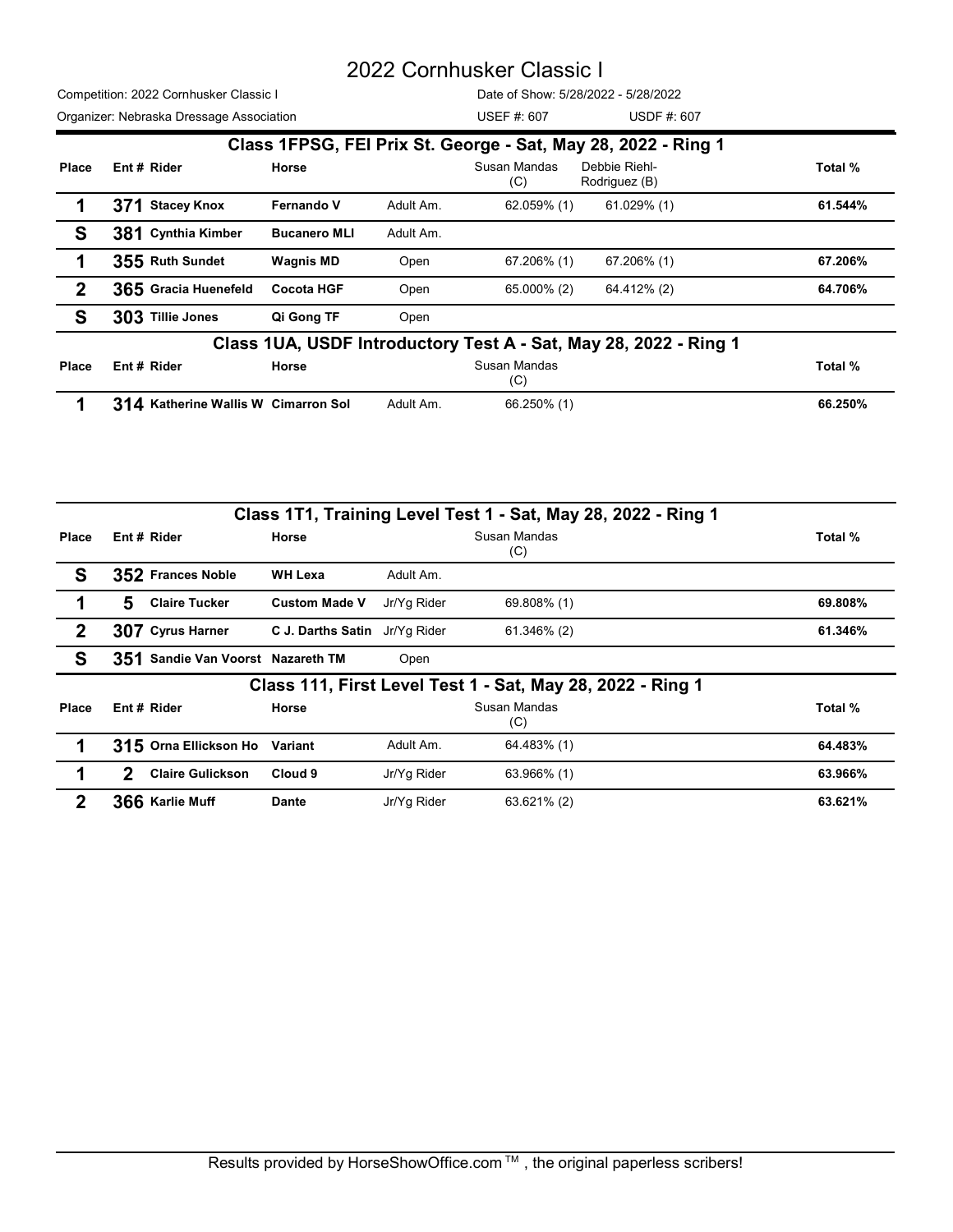|                  |                                                  |                            |             | 2022 Cornhusker Classic I                                        |         |
|------------------|--------------------------------------------------|----------------------------|-------------|------------------------------------------------------------------|---------|
|                  | Competition: 2022 Cornhusker Classic I           |                            |             | Date of Show: 5/28/2022 - 5/28/2022                              |         |
|                  | Organizer: Nebraska Dressage Association         |                            |             | <b>USEF #: 607</b><br><b>USDF #: 607</b>                         |         |
|                  |                                                  |                            |             | Class 113, First Level Test 3 - Sat, May 28, 2022 - Ring 1       |         |
| Place            | Ent # Rider                                      | Horse                      |             | Susan Mandas<br>(C)                                              | Total % |
| 1                | 313 Jenni Woods Lega Manatee                     |                            | Adult Am.   | 67.222% (1)                                                      | 67.222% |
| $\mathbf{2}$     | 373 Stacey Knox                                  | <b>Frosty Fox</b>          | Adult Am.   | 67.083% (2)                                                      | 67.083% |
| 3                | 394 Katie Heyns                                  | Dun Huntin Myste Adult Am. |             | 60.278% (3)                                                      | 60.278% |
| $\mathbf{s}$     | 386 Darcy Beck                                   | Espartano                  | Adult Am.   |                                                                  |         |
| 1                | 366 Karlie Muff                                  | <b>Dante</b>               | Jr/Yg Rider | 62.917% (1)                                                      | 62.917% |
| $\mathbf{2}$     | $\mathbf{2}$<br><b>Claire Gulickson</b>          | Cloud 9                    | Jr/Yg Rider | 61.667% (2)                                                      | 61.667% |
| 3                | Darian Kauk<br>4                                 | <b>Bella Rose</b>          | Jr/Yg Rider | $61.111\%$ (3)                                                   | 61.111% |
|                  | 368 Alexandra McMille High Bridge Guen           |                            | Open        | 64.167% (1)                                                      | 64.167% |
| $\boldsymbol{2}$ | 353 Shellee Kotera                               | <b>Hesa Poco Peppy</b>     | Open        | 64.028% (2)                                                      | 64.028% |
| 3                | 389 Mechaela Gates                               | <b>Tequilas Siete</b>      | Open        | 62.222% (3)                                                      | 62.222% |
|                  |                                                  |                            |             | Class 1UB, USDF Introductory Test B - Sat, May 28, 2022 - Ring 1 |         |
| Place            | Ent # Rider                                      | Horse                      |             | Susan Mandas<br>(C)                                              | Total % |
|                  | 314 Katherine Wallis W Cimarron Sol              |                            | Adult Am.   | 66.562% (1)                                                      | 66.563% |
|                  |                                                  |                            |             |                                                                  |         |
|                  |                                                  |                            |             | Class 1T2, Training Level Test 2 - Sat, May 28, 2022 - Ring 1    |         |
| Place            | Ent # Rider                                      | Horse                      |             | Susan Mandas<br>(C)                                              | Total % |
| 1                | 315 Orna Ellickson Ho Variant                    |                            | Adult Am.   | 71.897% (1)                                                      | 71.897% |
| $\mathbf 2$      | 364 Meghan Michelic                              | <b>Hard Knock Life</b>     | Adult Am.   | 54.655% (2)                                                      | 54.655% |
| 1                | 369 Ashley Steckelber Blue Man Tango Jr/Yg Rider |                            |             | 72.069% (1)                                                      | 72.069% |
|                  |                                                  |                            |             | Class 112, First Level Test 2 - Sat, May 28, 2022 - Ring 1       |         |
|                  |                                                  |                            |             |                                                                  |         |

| Class 1UB, USDF Introductory Test B - Sat, May 28, 2022 - Ring 1<br>Ent # Rider<br>Susan Mandas<br>Total %<br>Horse<br>(C)<br>314 Katherine Wallis W Cimarron Sol<br>Adult Am.<br>66.562% (1)<br>66.563%<br>Class 1T2, Training Level Test 2 - Sat, May 28, 2022 - Ring 1<br>Susan Mandas<br>Ent# Rider<br>Total %<br>Horse<br>(C)<br>315 Orna Ellickson Ho Variant<br>Adult Am.<br>71.897% (1)<br>71.897%<br>364 Meghan Michelic<br>Adult Am.<br>54.655% (2)<br>$\mathbf{2}$<br><b>Hard Knock Life</b><br>54.655%<br>369 Ashley Steckelber<br>Blue Man Tango Jr/Yg Rider<br>72.069% (1)<br>72.069%<br>Class 112, First Level Test 2 - Sat, May 28, 2022 - Ring 1<br>Susan Mandas<br>Ent# Rider<br>Total %<br>Horse<br>(C)<br>Adult Am.<br>69.000% (1)<br>313 Jenni Woods Lega Manatee<br>69.000% |       | 389 Mechaela Gates | <b>Tequilas Siete</b> | Open | 62.222% (3) | 62.222% |
|---------------------------------------------------------------------------------------------------------------------------------------------------------------------------------------------------------------------------------------------------------------------------------------------------------------------------------------------------------------------------------------------------------------------------------------------------------------------------------------------------------------------------------------------------------------------------------------------------------------------------------------------------------------------------------------------------------------------------------------------------------------------------------------------------|-------|--------------------|-----------------------|------|-------------|---------|
|                                                                                                                                                                                                                                                                                                                                                                                                                                                                                                                                                                                                                                                                                                                                                                                                   |       |                    |                       |      |             |         |
|                                                                                                                                                                                                                                                                                                                                                                                                                                                                                                                                                                                                                                                                                                                                                                                                   | Place |                    |                       |      |             |         |
|                                                                                                                                                                                                                                                                                                                                                                                                                                                                                                                                                                                                                                                                                                                                                                                                   |       |                    |                       |      |             |         |
|                                                                                                                                                                                                                                                                                                                                                                                                                                                                                                                                                                                                                                                                                                                                                                                                   |       |                    |                       |      |             |         |
|                                                                                                                                                                                                                                                                                                                                                                                                                                                                                                                                                                                                                                                                                                                                                                                                   |       |                    |                       |      |             |         |
|                                                                                                                                                                                                                                                                                                                                                                                                                                                                                                                                                                                                                                                                                                                                                                                                   | Place |                    |                       |      |             |         |
|                                                                                                                                                                                                                                                                                                                                                                                                                                                                                                                                                                                                                                                                                                                                                                                                   |       |                    |                       |      |             |         |
|                                                                                                                                                                                                                                                                                                                                                                                                                                                                                                                                                                                                                                                                                                                                                                                                   |       |                    |                       |      |             |         |
|                                                                                                                                                                                                                                                                                                                                                                                                                                                                                                                                                                                                                                                                                                                                                                                                   |       |                    |                       |      |             |         |
|                                                                                                                                                                                                                                                                                                                                                                                                                                                                                                                                                                                                                                                                                                                                                                                                   |       |                    |                       |      |             |         |
|                                                                                                                                                                                                                                                                                                                                                                                                                                                                                                                                                                                                                                                                                                                                                                                                   | Place |                    |                       |      |             |         |
|                                                                                                                                                                                                                                                                                                                                                                                                                                                                                                                                                                                                                                                                                                                                                                                                   |       |                    |                       |      |             |         |
|                                                                                                                                                                                                                                                                                                                                                                                                                                                                                                                                                                                                                                                                                                                                                                                                   |       |                    |                       |      |             |         |
|                                                                                                                                                                                                                                                                                                                                                                                                                                                                                                                                                                                                                                                                                                                                                                                                   |       |                    |                       |      |             |         |
|                                                                                                                                                                                                                                                                                                                                                                                                                                                                                                                                                                                                                                                                                                                                                                                                   |       |                    |                       |      |             |         |

|              |                              |       |           | Class 112, First Level Test 2 - Sat, May 28, 2022 - Ring 1 |         |
|--------------|------------------------------|-------|-----------|------------------------------------------------------------|---------|
| <b>Place</b> | Ent#Rider                    | Horse |           | Susan Mandas<br>(C)                                        | Total % |
|              | 313 Jenni Woods Lega Manatee |       | Adult Am. | 69.000% (1)                                                | 69.000% |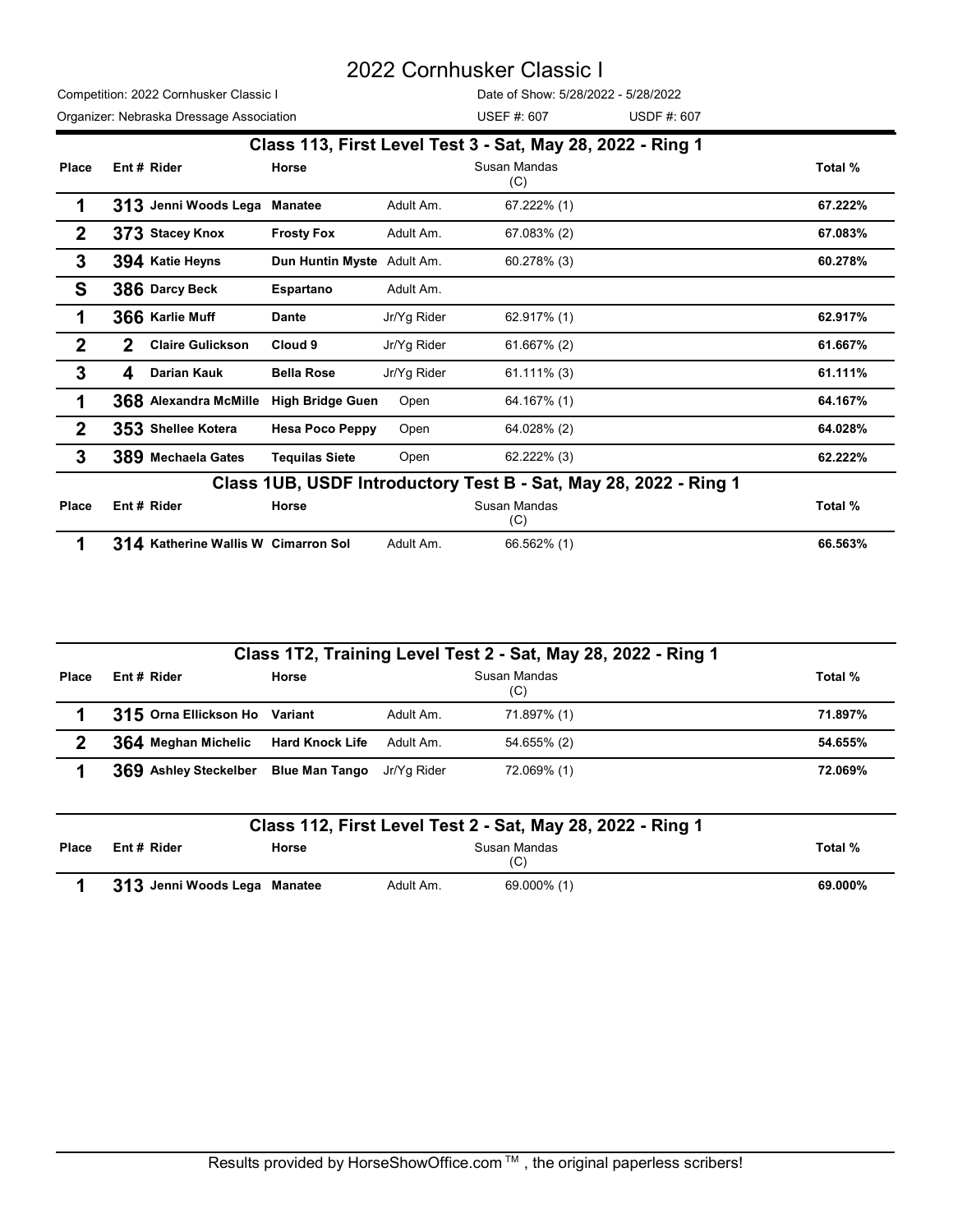|       |                                          |                    |      | 2022 Cornhusker Classic I           |                                                                   |         |
|-------|------------------------------------------|--------------------|------|-------------------------------------|-------------------------------------------------------------------|---------|
|       | Competition: 2022 Cornhusker Classic I   |                    |      | Date of Show: 5/28/2022 - 5/28/2022 |                                                                   |         |
|       | Organizer: Nebraska Dressage Association |                    |      | USEF #: 607                         | USDF #: 607                                                       |         |
|       |                                          |                    |      |                                     | Class 10T3, Opportunity - Training 3 - Sat, May 28, 2022 - Ring 1 |         |
| Place | Ent# Rider                               | Horse              |      | Susan Mandas<br>(C)                 |                                                                   | Total % |
| 1     | 317 Jenny Hamlin                         | <b>Sandro Skip</b> | Open | 66.207% (1)                         |                                                                   | 66.207% |
|       |                                          |                    |      |                                     |                                                                   |         |
|       |                                          |                    |      |                                     |                                                                   |         |
|       |                                          |                    |      |                                     |                                                                   |         |

|                  | Competition: 2022 Cornhusker Classic I   |                             |              | Date of Show: 5/28/2022 - 5/28/2022                               |                                                                             |           |
|------------------|------------------------------------------|-----------------------------|--------------|-------------------------------------------------------------------|-----------------------------------------------------------------------------|-----------|
|                  | Organizer: Nebraska Dressage Association |                             |              | <b>USEF #: 607</b>                                                | <b>USDF #: 607</b>                                                          |           |
|                  |                                          |                             |              | Class 10T3, Opportunity - Training 3 - Sat, May 28, 2022 - Ring 1 |                                                                             |           |
| Place            | Ent # Rider                              | Horse                       |              | Susan Mandas                                                      |                                                                             | Total %   |
| 1                | 317 Jenny Hamlin                         | <b>Sandro Skip</b>          | Open         | (C)<br>66.207% (1)                                                |                                                                             | 66.207%   |
|                  |                                          |                             |              |                                                                   |                                                                             |           |
|                  |                                          |                             |              | Class 1T3, Training Level Test 3 - Sat, May 28, 2022 - Ring 1     |                                                                             |           |
| <b>Place</b>     | Ent # Rider                              | Horse                       |              | Susan Mandas<br>(C)                                               |                                                                             | Total %   |
| 1                | 315 Orna Ellickson Ho                    | Variant                     | Adult Am.    | 70.862% (1)                                                       |                                                                             | 70.862%   |
| $\mathbf{2}$     | 394 Katie Heyns                          | Dun Huntin Myste Adult Am.  |              | 67.414% (2)                                                       |                                                                             | 67.414%   |
| 3                | 386 Darcy Beck                           | Espartano                   | Adult Am.    | 64.655% (3)                                                       |                                                                             | 64.655% + |
| 4                | 352 Frances Noble                        | <b>WH Lexa</b>              | Adult Am.    | 64.655% (3)                                                       |                                                                             | 64.655%   |
| 5                | 362 Lara Briseno Kenn Redman             |                             | Adult Am.    | 60.345% (5)                                                       |                                                                             | 60.345%   |
| $6\phantom{1}6$  | 364 Meghan Michelic                      | <b>Hard Knock Life</b>      | Adult Am.    | 59.138% (6)                                                       |                                                                             | 59.138%   |
| EX               | 391 Kim Williams                         | <b>Iconic Snowman</b>       | Adult Am.    |                                                                   |                                                                             |           |
| 1                | 5<br><b>Claire Tucker</b>                | <b>Custom Made V</b>        | Jr/Yg Rider  | 65.862% (1)                                                       |                                                                             | 65.862%   |
| $\boldsymbol{2}$ | 369 Ashley Steckelber                    | Blue Man Tango Jr/Yg Rider  |              | 65.172% (2)                                                       |                                                                             | 65.172%   |
| 3                | 1<br><b>Madison Webb</b>                 | Wildwyche Banne Jr/Yg Rider |              | 60.345% (3)                                                       |                                                                             | 60.345%   |
| 4                | 380 Cece Holst                           | <b>Bravado SHS</b>          | Jr/Yg Rider  | 58.448% (4)                                                       |                                                                             | 58.448%   |
| 1                | 378 Gracia Huenefeld                     | <b>Luke's Shadow</b>        | Open         | 72.069% (1)                                                       |                                                                             | 72.069%   |
| $\mathbf{2}$     | 367 Pernille Andree                      | <b>Kobus FLF</b>            | Open         | 71.897% (2)                                                       |                                                                             | 71.897%   |
| $\boldsymbol{3}$ | 396 Katelyn Kok                          | Niro M                      | Open         | 71.207% (3)                                                       |                                                                             | 71.207%   |
| 4                | 306 Jonni Allen                          | <b>FWF Ivanhoe?s S</b>      | Open         | 69.828% (4)                                                       |                                                                             | 69.828%   |
| 5                | 353 Shellee Kotera                       | <b>Hesa Poco Peppy</b>      | Open         | 62.069% (5)                                                       |                                                                             | 62.069%   |
| S                | 351 Sandie Van Voorst Nazareth TM        |                             | Open         |                                                                   |                                                                             |           |
|                  |                                          |                             |              |                                                                   | Class 1UFS, USDF Freestyle TOC - indicate test - Sat, May 28, 2022 - Ring 1 |           |
| Place            | Ent # Rider                              | Horse                       |              | Susan Mandas<br>(C)                                               |                                                                             | Total %   |
| 1                | 377 Wendy Vernon                         | <b>JKL Madeira</b>          | Adult Am. F1 | 66.833% (1)                                                       |                                                                             | 66.833%   |
| 1                | 368 Alexandra McMille High Bridge Guen   |                             | Open         | F <sub>1</sub><br>65.833% (1)                                     |                                                                             | 65.833%   |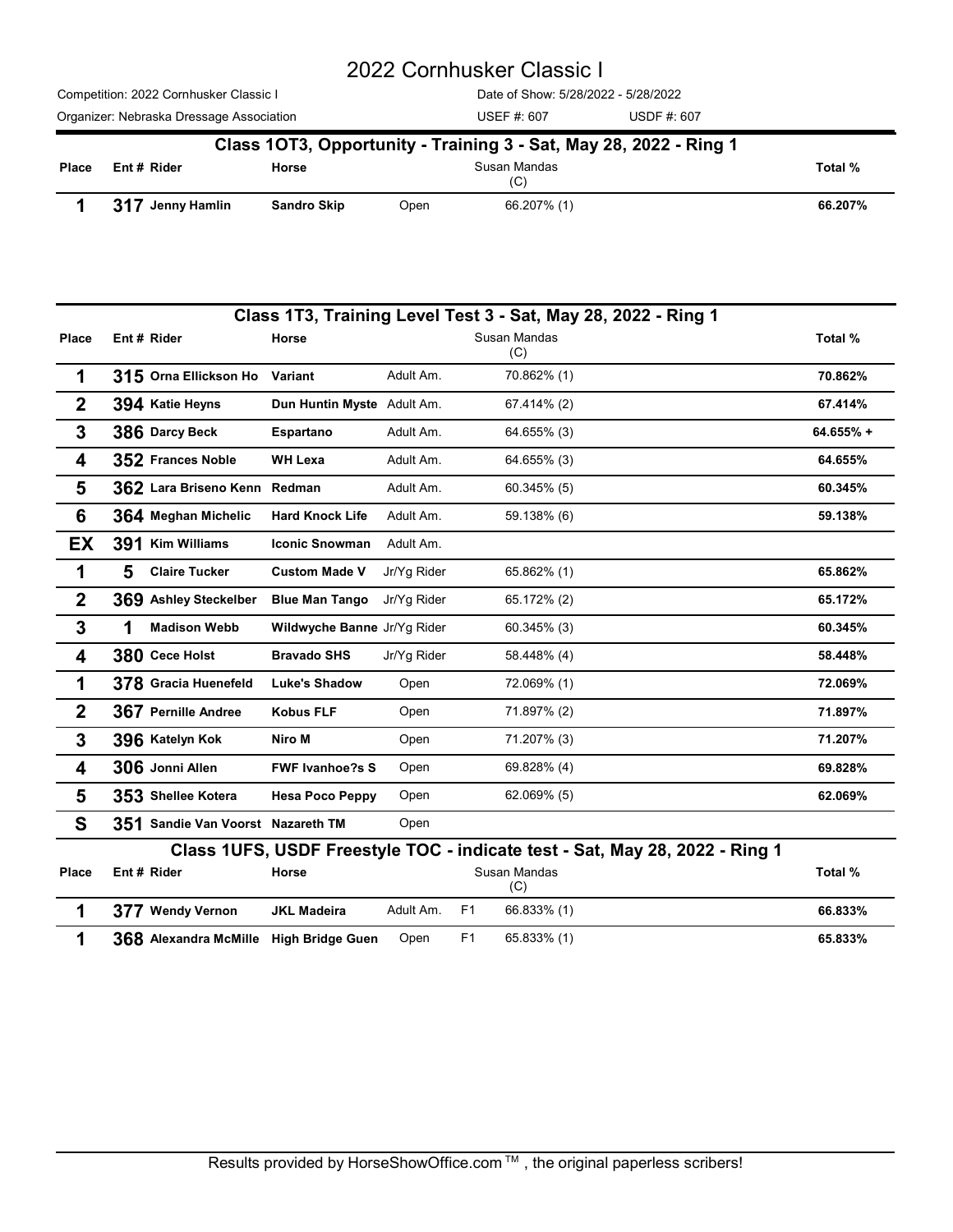|              |              |                                                                                    |                                                                      | 2022 Cornhusker Classic I |                                                    |                                                                         |         |
|--------------|--------------|------------------------------------------------------------------------------------|----------------------------------------------------------------------|---------------------------|----------------------------------------------------|-------------------------------------------------------------------------|---------|
|              |              | Competition: 2022 Cornhusker Classic I<br>Organizer: Nebraska Dressage Association |                                                                      |                           | Date of Show: 5/28/2022 - 5/28/2022<br>USEF #: 607 | USDF #: 607                                                             |         |
|              |              |                                                                                    |                                                                      |                           |                                                    | Class 1EWTC, Equitation (Walk-Trot-Canter) - Sat, May 28, 2022 - Ring 1 |         |
| Place        |              | Ent # Rider                                                                        | Horse                                                                |                           | Susan Mandas<br>(C)                                |                                                                         | Total % |
| 1            | 4            | Darian Kauk                                                                        | <b>Bella Rose</b>                                                    | Jr/Yg Rider               | 76.000% (1)                                        |                                                                         | 76.000% |
| $\mathbf{2}$ | $\mathbf{2}$ | <b>Claire Gulickson</b>                                                            | Cloud 9                                                              | Jr/Yg Rider               | 73.000% (2)                                        |                                                                         | 73.000% |
| 3            | 1            | <b>Madison Webb</b>                                                                | Wildwyche Banne Jr/Yg Rider                                          |                           | 70.000% (3)                                        |                                                                         | 70.000% |
|              |              |                                                                                    |                                                                      |                           |                                                    | Class 1PDDQ, Pas de Deux/Quadrille - Sat, May 28, 2022 - Ring 1         |         |
| Place        |              | Ent# Rider                                                                         | Horse                                                                |                           | Susan Mandas<br>(C)                                |                                                                         | Total % |
|              |              | 377 Wendy Vernon                                                                   | <b>JKL Madeira</b>                                                   | Adult Am. PdD             | 69.250% (1)                                        |                                                                         | 69.250% |
|              |              | 362 Lara Briseno Kenn Redman                                                       |                                                                      | Adult Am. PdD             | 69.250% (1)                                        |                                                                         | 69.250% |
| 4            |              |                                                                                    |                                                                      |                           |                                                    |                                                                         |         |
|              |              |                                                                                    |                                                                      |                           |                                                    |                                                                         |         |
| Place        |              | Ent # Rider                                                                        | Class 121, Second Level Test 1 - Sat, May 28, 2022 - Ring 2<br>Horse |                           | Debbie Riehl-<br>Rodriguez (C)                     |                                                                         | Total % |
| 1            |              | 376 Joslyn Schoemake Flavio                                                        |                                                                      | Jr/Yg Rider               | 60.946% (1)                                        |                                                                         | 60.946% |

| <b>Piace</b> | $Ent#$ Riger                            | norse                       |               | Susan Manuas<br>(C)                                                                           | Total % |
|--------------|-----------------------------------------|-----------------------------|---------------|-----------------------------------------------------------------------------------------------|---------|
|              | <b>Darian Kauk</b><br>4                 | <b>Bella Rose</b>           | Jr/Yg Rider   | 76.000% (1)                                                                                   | 76.000% |
| $\mathbf{2}$ | <b>Claire Gulickson</b><br>$\mathbf{2}$ | Cloud 9                     | Jr/Yg Rider   | 73.000% (2)                                                                                   | 73.000% |
| 3            | <b>Madison Webb</b>                     | Wildwyche Banne Jr/Yg Rider |               | 70.000% (3)                                                                                   | 70.000% |
|              |                                         |                             |               | Class 1PDDQ, Pas de Deux/Quadrille - Sat, May 28, 2022 - Ring 1                               |         |
| Place        | Ent# Rider                              | Horse                       |               | Susan Mandas<br>(C)                                                                           | Total % |
|              | 377 Wendy Vernon                        | <b>JKL Madeira</b>          | Adult Am. PdD | 69.250% (1)                                                                                   | 69.250% |
| 1            | 362 Lara Briseno Kenn Redman            |                             | Adult Am. PdD | 69.250% (1)                                                                                   | 69.250% |
|              |                                         |                             |               |                                                                                               |         |
| Place        | Ent # Rider                             | Horse                       |               | Class 121, Second Level Test 1 - Sat, May 28, 2022 - Ring 2<br>Debbie Riehl-<br>Rodriguez (C) | Total % |
|              | 376 Joslyn Schoemake Flavio             |                             | Jr/Yg Rider   | 60.946% (1)                                                                                   | 60.946% |
| 1            | 389 Mechaela Gates                      | <b>Tequilas Siete</b>       | Open          | 58.378% (1)                                                                                   | 58.378% |
|              |                                         |                             |               | Class 131, Third Level Test 1 - Sat, May 28, 2022 - Ring 2                                    |         |
| Place        | Ent # Rider                             | Horse                       |               | Debbie Riehl-<br>Rodriguez (C)                                                                | Total % |

|              |                              |                       |               | Class 1PDDQ, Pas de Deux/Quadrille - Sat, May 28, 2022 - Ring 1                              |         |
|--------------|------------------------------|-----------------------|---------------|----------------------------------------------------------------------------------------------|---------|
| Place        | Ent# Rider                   | Horse                 |               | Susan Mandas<br>(C)                                                                          | Total % |
|              | 377 Wendy Vernon             | <b>JKL Madeira</b>    | Adult Am. PdD | 69.250% (1)                                                                                  | 69.250% |
|              | 362 Lara Briseno Kenn Redman |                       | Adult Am. PdD | 69.250% (1)                                                                                  | 69.250% |
|              |                              |                       |               | Class 121, Second Level Test 1 - Sat, May 28, 2022 - Ring 2                                  |         |
| Place        | Ent # Rider                  | Horse                 |               | Debbie Riehl-<br>Rodriguez (C)                                                               | Total % |
|              | 376 Joslyn Schoemake Flavio  |                       | Jr/Yg Rider   | 60.946% (1)                                                                                  | 60.946% |
|              | 389 Mechaela Gates           | <b>Tequilas Siete</b> | Open          | 58.378% (1)                                                                                  | 58.378% |
| <b>Place</b> | Ent # Rider                  | Horse                 |               | Class 131, Third Level Test 1 - Sat, May 28, 2022 - Ring 2<br>Debbie Riehl-<br>Rodriguez (C) | Total % |
|              | 301 Courtney Tripp           | <b>Brazil WF</b>      | Open          | 60.811% (1)                                                                                  | 60.811% |
|              |                              |                       |               | Class 141, Fourth Level Test 1 - Sat, May 28, 2022 - Ring 2                                  |         |
| Place        | Ent# Rider                   | Horse                 |               | Debbie Riehl-<br>Rodriguez (C)                                                               | Total % |
|              |                              |                       |               |                                                                                              | 65.641% |
|              | 400 Lexie Kment              | Chivalry              | Jr/Yg Rider   | 65.641% (1)                                                                                  |         |

|       |                    |                  |      | Class 131, Third Level Test 1 - Sat, May 28, 2022 - Ring 2 |         |
|-------|--------------------|------------------|------|------------------------------------------------------------|---------|
| Place | Ent # Rider        | Horse            |      | Debbie Riehl-<br>Rodriguez (C)                             | Total % |
|       | 301 Courtney Tripp | <b>Brazil WF</b> | Open | $60.811\%$ (1)                                             | 60.811% |

| Total %<br>Debbie Riehl-<br>Ent# Rider<br>Horse<br>Place<br>Rodriguez (C)<br>376 Joslyn Schoemake Flavio<br>Jr/Yg Rider<br>60.946%<br>60.946% (1)<br>389 Mechaela Gates<br><b>Tequilas Siete</b><br>Open<br>58.378% (1)<br>58.378%<br>Class 131, Third Level Test 1 - Sat, May 28, 2022 - Ring 2<br>Debbie Riehl-<br>Total %<br>Ent# Rider<br>Horse<br>Rodriguez (C)<br>301 Courtney Tripp<br><b>Brazil WF</b><br>$60.811\%$ (1)<br>60.811%<br>Open<br>Class 141, Fourth Level Test 1 - Sat, May 28, 2022 - Ring 2 |
|--------------------------------------------------------------------------------------------------------------------------------------------------------------------------------------------------------------------------------------------------------------------------------------------------------------------------------------------------------------------------------------------------------------------------------------------------------------------------------------------------------------------|
| Place                                                                                                                                                                                                                                                                                                                                                                                                                                                                                                              |
|                                                                                                                                                                                                                                                                                                                                                                                                                                                                                                                    |
|                                                                                                                                                                                                                                                                                                                                                                                                                                                                                                                    |
|                                                                                                                                                                                                                                                                                                                                                                                                                                                                                                                    |
|                                                                                                                                                                                                                                                                                                                                                                                                                                                                                                                    |
|                                                                                                                                                                                                                                                                                                                                                                                                                                                                                                                    |
| Debbie Riehl-<br>Total %<br>Ent # Rider<br>Horse<br>Place                                                                                                                                                                                                                                                                                                                                                                                                                                                          |
| Rodriguez (C)                                                                                                                                                                                                                                                                                                                                                                                                                                                                                                      |
| 400 Lexie Kment<br>Jr/Yg Rider<br>65.641% (1)<br>Chivalry<br>65.641%                                                                                                                                                                                                                                                                                                                                                                                                                                               |
| 370 Jane Fucinaro<br>$61.026\%$ (1)<br>Dior WF<br>Open<br>61.026%                                                                                                                                                                                                                                                                                                                                                                                                                                                  |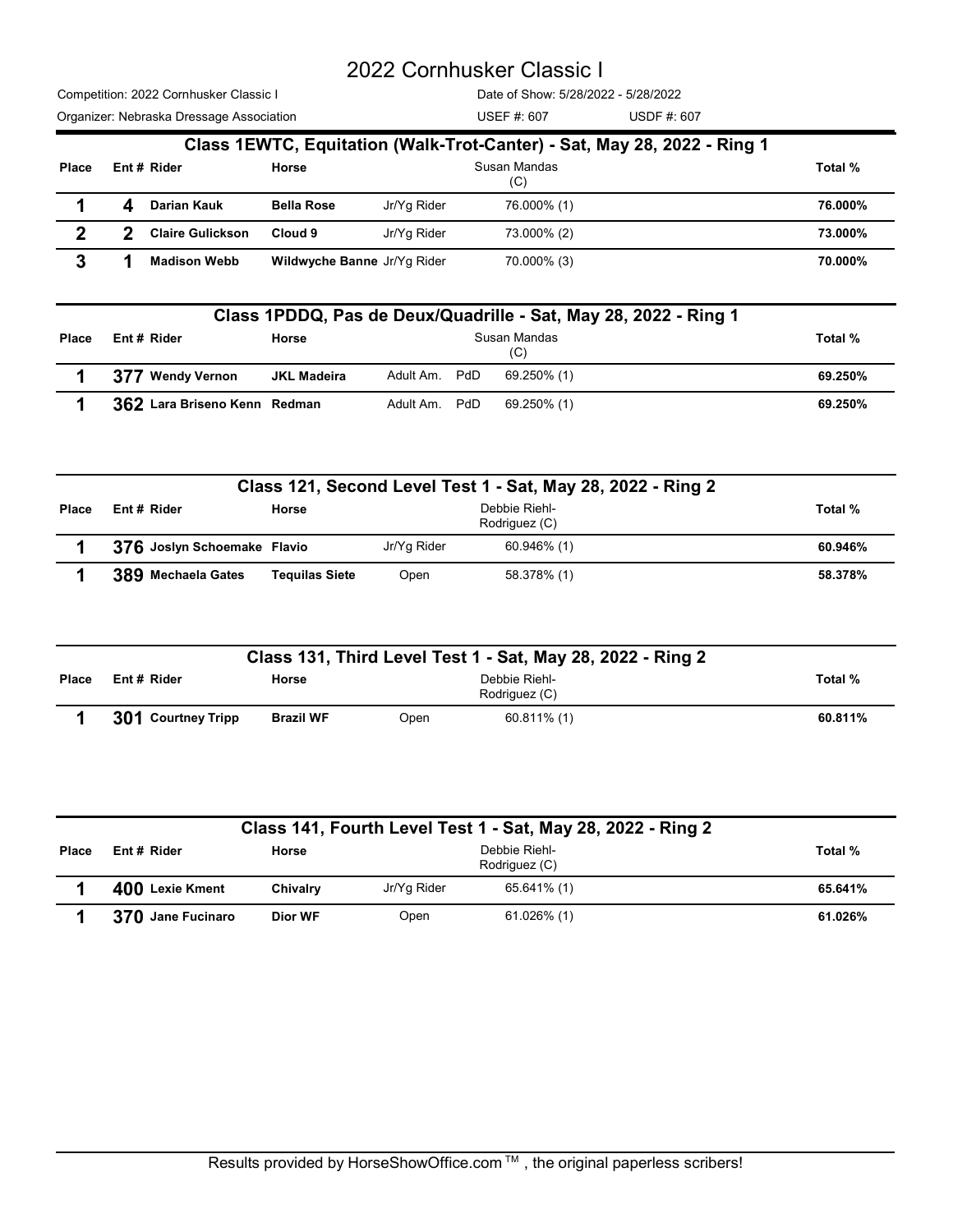|                  |                                          |                         |             | 2022 Cornhusker Classic I                                                                     |         |
|------------------|------------------------------------------|-------------------------|-------------|-----------------------------------------------------------------------------------------------|---------|
|                  | Competition: 2022 Cornhusker Classic I   |                         |             | Date of Show: 5/28/2022 - 5/28/2022                                                           |         |
|                  | Organizer: Nebraska Dressage Association |                         |             | USDF #: 607<br><b>USEF #: 607</b>                                                             |         |
| Place            | Ent # Rider                              | Horse                   |             | Class 123, Second Level Test 3 - Sat, May 28, 2022 - Ring 2<br>Debbie Riehl-<br>Rodriguez (C) | Total % |
| 1                | 383 Susan Keil                           | <b>Holly</b>            | Adult Am.   | 62.738% (1)                                                                                   | 62.738% |
| $\boldsymbol{2}$ | 358 Heidi Helmer                         | Weston                  | Adult Am.   | 57.262% (2)                                                                                   | 57.262% |
| 3                | 384 Melissa Soukup                       | Giselle                 | Adult Am.   | 52.500% (3)                                                                                   | 52.500% |
| 4                | 359 Linda Schluttner                     | <b>Freestyle's Dior</b> | Adult Am.   | 51.071% (4)                                                                                   | 51.071% |
| S                | 376 Joslyn Schoemake Flavio              |                         | Jr/Yg Rider |                                                                                               |         |
| 1                | 390 Pernille Andree                      | Gyselle                 | Open        | 68.214% (1)                                                                                   | 68.214% |
|                  |                                          |                         |             | Class 122, Second Level Test 2 - Sat, May 28, 2022 - Ring 2                                   |         |
| Place            | Ent# Rider                               | Horse                   |             | Debbie Riehl-<br>Rodriguez (C)                                                                | Total % |
|                  | 301 Courtney Tripp                       | <b>Brazil WF</b>        | Open        | 67.683% (1)                                                                                   | 67.683% |
|                  |                                          |                         |             |                                                                                               |         |
|                  |                                          |                         |             | Class 133, Third Level Test 3 - Sat, May 28, 2022 - Ring 2                                    |         |
| Place            | Ent # Rider                              | Horse                   |             | Debbie Riehl-<br>Rodriguez (C)                                                                | Total % |
| 1                | 309 Carla Rogowsky                       | Wakema                  | Adult Am.   | 60.125% (1)                                                                                   | 60.125% |
| $\mathbf{2}$     | 361 Lara Briseno Kenn Dyntano            |                         | Adult Am.   | 58.875% (2)                                                                                   | 58.875% |
| 3                | 395 Katie Heyns                          | Osawin                  | Adult Am.   | 57.125% (3)                                                                                   | 57.125% |
| EX               | 399 Diana Hopkins                        | <b>Walden ISF</b>       | Adult Am.   |                                                                                               |         |
|                  |                                          |                         |             | Class 143, Fourth Level Test 3 - Sat, May 28, 2022 - Ring 2                                   |         |
|                  |                                          |                         |             |                                                                                               |         |

| 3            | 384 Melissa Soukup            | Giselle                 | Adult Am.   | 52.500% (3)                                                 | 52.500% |
|--------------|-------------------------------|-------------------------|-------------|-------------------------------------------------------------|---------|
| 4            | 359 Linda Schluttner          | <b>Freestyle's Dior</b> | Adult Am.   | 51.071% (4)                                                 | 51.071% |
| S            | 376 Joslyn Schoemake Flavio   |                         | Jr/Yg Rider |                                                             |         |
| 1            | 390 Pernille Andree           | Gyselle                 | Open        | 68.214% (1)                                                 | 68.214% |
|              |                               |                         |             | Class 122, Second Level Test 2 - Sat, May 28, 2022 - Ring 2 |         |
| Place        | Ent# Rider                    | Horse                   |             | Debbie Riehl-<br>Rodriguez (C)                              | Total % |
| 1            | 301 Courtney Tripp            | <b>Brazil WF</b>        | Open        | 67.683% (1)                                                 | 67.683% |
|              |                               |                         |             |                                                             |         |
|              |                               |                         |             |                                                             |         |
|              |                               |                         |             | Class 133, Third Level Test 3 - Sat, May 28, 2022 - Ring 2  |         |
| Place        | Ent# Rider                    | Horse                   |             | Debbie Riehl-<br>Rodriguez (C)                              | Total % |
| 1            | 309 Carla Rogowsky            | Wakema                  | Adult Am.   | 60.125% (1)                                                 | 60.125% |
| $\mathbf{2}$ | 361 Lara Briseno Kenn Dyntano |                         | Adult Am.   | 58.875% (2)                                                 | 58.875% |
| 3            | 395 Katie Heyns               | Osawin                  | Adult Am.   | 57.125% (3)                                                 | 57.125% |
| EX           | 399 Diana Hopkins             | <b>Walden ISF</b>       | Adult Am.   |                                                             |         |
|              |                               |                         |             | Class 143, Fourth Level Test 3 - Sat, May 28, 2022 - Ring 2 |         |
| Place        | Ent# Rider                    | Horse                   |             | Debbie Riehl-<br>Rodriguez (C)                              | Total % |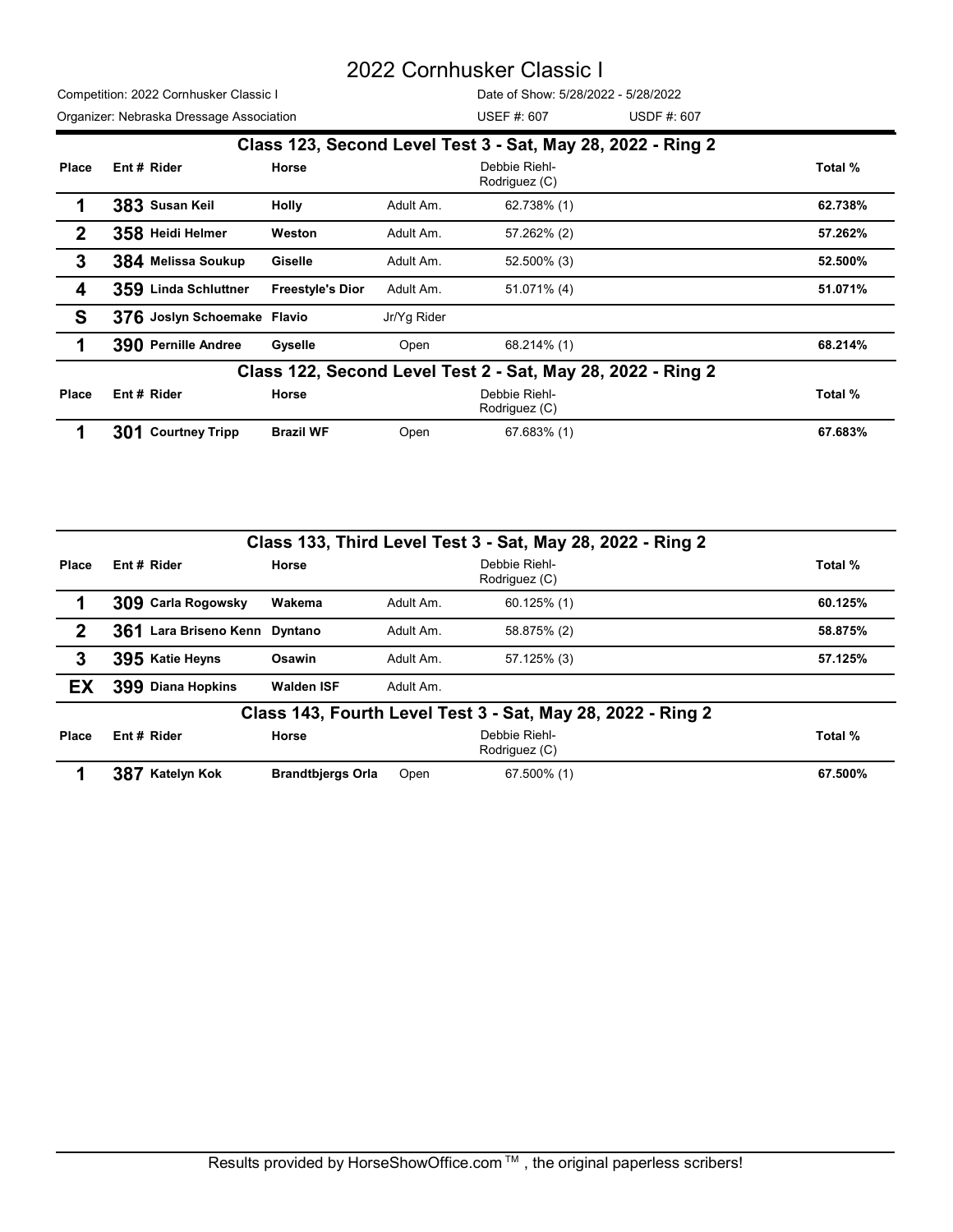|              |                                          |                                  |                |                                | 2022 Cornhusker Classic I                                              |                                                                          |         |
|--------------|------------------------------------------|----------------------------------|----------------|--------------------------------|------------------------------------------------------------------------|--------------------------------------------------------------------------|---------|
|              | Competition: 2022 Cornhusker Classic I   |                                  |                |                                | Date of Show: 5/28/2022 - 5/28/2022                                    |                                                                          |         |
|              | Organizer: Nebraska Dressage Association |                                  |                | USEF #: 607                    |                                                                        | USDF #: 607                                                              |         |
|              |                                          |                                  |                |                                | Class 1UTOC, USEF TOC - Sat, May 28, 2022 - Ring 2                     |                                                                          |         |
| Place        | Ent# Rider                               | Horse                            |                | Debbie Riehl-<br>Rodriguez (C) |                                                                        |                                                                          | Total % |
| 1            | 373 Stacey Knox                          | <b>Frosty Fox</b>                | Adult Am.      | 13                             | 69.028% (1)                                                            |                                                                          | 69.028% |
| $\mathbf{2}$ | 391 Kim Williams                         | <b>Iconic Snowman</b>            | Adult Am.      | T <sub>3</sub>                 | 67.931% (2)                                                            |                                                                          | 67.931% |
| 3            | 352 Frances Noble                        | <b>WH Lexa</b>                   | Adult Am.      | T <sub>3</sub>                 | 64.310% (3)                                                            |                                                                          | 64.310% |
| 4            | 384 Melissa Soukup                       | Giselle                          | Adult Am.      | 23                             | 59.643% (4)                                                            |                                                                          | 59.643% |
| 5            | 361 Lara Briseno Kenn Dyntano            |                                  | Adult Am.      | 33                             | 59.375% (5)                                                            |                                                                          | 59.375% |
| 6            | 395 Katie Heyns                          | Osawin                           | Adult Am.      | 33                             | 59.000% (6)                                                            |                                                                          | 59.000% |
|              | 310 Jonis Agee                           | <b>Staccato de Gerv</b>          | Adult Am.      | 31                             | 55.946% (7)                                                            |                                                                          | 55.946% |
| S            | 358 Heidi Helmer                         | Weston                           | Adult Am.      | 23                             |                                                                        |                                                                          |         |
| S            | 383 Susan Keil                           | <b>Holly</b>                     | Adult Am. 23   |                                |                                                                        |                                                                          |         |
| 1            | Darian Kauk<br>4                         | <b>Bella Rose</b>                | Jr/Yg Rider 13 |                                | 66.944% (1)                                                            |                                                                          | 66.944% |
| $\mathbf 2$  | 307 Cyrus Harner                         | C J. Darths Satin Jr/Yg Rider T2 |                |                                | 61.897% (2)                                                            |                                                                          | 61.897% |
| 3            | 380 Cece Holst                           | <b>Bravado SHS</b>               | Jr/Yg Rider T3 |                                | 60.690% (3)                                                            |                                                                          | 60.690% |
| 1            | 306 Jonni Allen                          | <b>FWF Ivanhoe?s S</b>           | Open           | T <sub>3</sub>                 | 70.345% (1)                                                            |                                                                          | 70.345% |
| $\mathbf{2}$ | 390 Pernille Andree                      | Gyselle                          | Open           | 23                             | 69.881% (2)                                                            |                                                                          | 69.881% |
| 3            | 367 Pernille Andree                      | <b>Kobus FLF</b>                 | Open           | T <sub>3</sub>                 | 66.897% (3)                                                            |                                                                          | 66.897% |
| S            | 378 Gracia Huenefeld                     | <b>Luke's Shadow</b>             | Open           | T <sub>3</sub>                 |                                                                        |                                                                          |         |
|              |                                          |                                  |                |                                | Class 1F3, Fillies Three Year Old - Sat, May 28, 2022 - Indoor - Breed |                                                                          |         |
| Place        | Ent # Rider                              | Horse                            |                | Debbie Riehl-<br>Rodriguez (C) |                                                                        |                                                                          | Total % |
| 1            | 319 Katherine Ropp                       | <b>Poccet Genie HU</b>           | Open           |                                | 71.900% (1)                                                            |                                                                          | 71.900% |
|              |                                          |                                  |                |                                |                                                                        |                                                                          |         |
|              |                                          |                                  |                |                                |                                                                        |                                                                          |         |
|              |                                          |                                  |                |                                |                                                                        |                                                                          |         |
|              |                                          |                                  |                |                                |                                                                        | Class 1CGY, Colts/Geldings Yearling - Sat, May 28, 2022 - Indoor - Breed |         |
| Place        | Ent # Rider                              | Horse                            |                | Debbie Riehl-<br>Rodriguez (C) |                                                                        |                                                                          | Total % |
| 1            | 308 Katelyn Kok                          | <b>Reigndale CPF</b>             | Open           |                                | 77.050% (1)                                                            |                                                                          | 77.050% |
| $\mathbf{2}$ | 356 Amy Burkemper                        | Lumos                            | Open           |                                | 76.250% (2)                                                            |                                                                          | 76.250% |
|              |                                          |                                  |                |                                |                                                                        |                                                                          |         |
|              |                                          |                                  |                |                                |                                                                        |                                                                          |         |

| S            | 378 Gracia Huenefeld                                                   | <b>Luke's Shadow</b>   | Open | T <sub>3</sub>                                                               |         |  |  |  |  |
|--------------|------------------------------------------------------------------------|------------------------|------|------------------------------------------------------------------------------|---------|--|--|--|--|
|              | Class 1F3, Fillies Three Year Old - Sat, May 28, 2022 - Indoor - Breed |                        |      |                                                                              |         |  |  |  |  |
| <b>Place</b> | Ent# Rider                                                             | Horse                  |      | Debbie Riehl-<br>Rodriguez (C)                                               | Total % |  |  |  |  |
|              | 319 Katherine Ropp                                                     | <b>Poccet Genie HU</b> | Open | 71.900% (1)                                                                  | 71.900% |  |  |  |  |
|              |                                                                        |                        |      |                                                                              |         |  |  |  |  |
|              |                                                                        |                        |      | Class 1CGY, Colts/Geldings Yearling - Sat, May 28, 2022 - Indoor - Breed     |         |  |  |  |  |
| Place        | Ent # Rider                                                            | Horse                  |      | Debbie Riehl-<br>Rodriguez (C)                                               | Total % |  |  |  |  |
|              | 308 Katelyn Kok                                                        | <b>Reigndale CPF</b>   | Open | 77.050% (1)                                                                  | 77.050% |  |  |  |  |
| $\mathbf{2}$ | 356 Amy Burkemper                                                      | Lumos                  | Open | 76.250% (2)                                                                  | 76.250% |  |  |  |  |
|              |                                                                        |                        |      |                                                                              |         |  |  |  |  |
|              |                                                                        |                        |      | Class 1CG2, Colts/Geldings Two Year Old - Sat, May 28, 2022 - Indoor - Breed |         |  |  |  |  |
| <b>Place</b> | Ent # Rider                                                            | Horse                  |      | Debbie Riehl-<br>Rodriguez (C)                                               | Total % |  |  |  |  |
|              | 357 Amy Burkemper                                                      | <b>Isle of View</b>    | Open | 75.225% (1)                                                                  | 75.225% |  |  |  |  |
|              |                                                                        |                        |      |                                                                              |         |  |  |  |  |
|              |                                                                        |                        |      |                                                                              |         |  |  |  |  |
|              |                                                                        |                        |      |                                                                              |         |  |  |  |  |
|              |                                                                        |                        |      |                                                                              |         |  |  |  |  |

|              | Class 1CG2, Colts/Geldings Two Year Old - Sat, May 28, 2022 - Indoor - Breed |                     |      |                                |         |  |
|--------------|------------------------------------------------------------------------------|---------------------|------|--------------------------------|---------|--|
| <b>Place</b> | Ent# Rider                                                                   | Horse               |      | Debbie Riehl-<br>Rodriguez (C) | Total % |  |
|              | 357 Amy Burkemper                                                            | <b>Isle of View</b> | Open | 75.225% (1)                    | 75.225% |  |